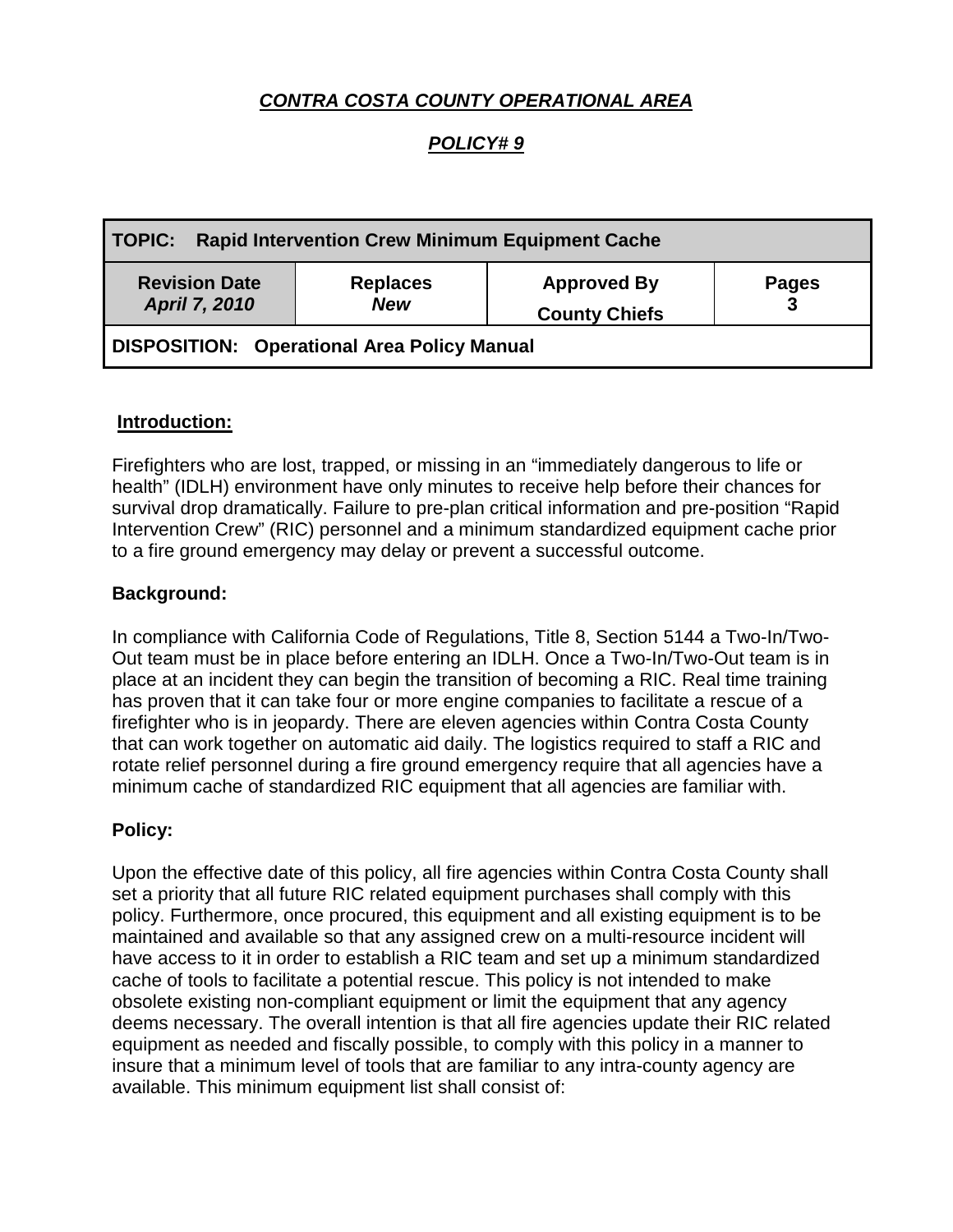- **RIC Equipment Staging Tarp:** The equipment staging tarp shall be readily identifiable and shall be a minimum of 3' x 6' in size and shall be constructed of a marine grade vinyl or canvas style material of at least 18 oz weight for better stability in adverse weather and shall be red in color so as to be highly visible in all fire ground situations. Individual agency training shall include provisions stating that the equipment on the staging tarp is strictly for the use by the RIC team.
- **RIC Pack:** Regardless of the brand of SCBA's that are used by each agency, the RIC Pack shall contain a minimum of a 66 cubic feet, 4,500 psi air bottle and shall be complete with first and second stage regulators as required by the manufacturer as well as a spare mask that can be used when the SCBA's are not compatible or the mask on the victim is damaged. Additionally, a high pressure hose with a RIC universal air connection to connect to down firefighters SCBA shall also be provided on the RIC Pack. Agencies are not limited by this policy in including additional equipment in the RIC Pack that enhances its use within the individual department such as quick connect regulator fittings that allow for "buddy breathing", scissors, flashlights and any other specialized equipment deemed necessary so long as the minimum requirement of the pack being able to work with any brand of SCBA is not circumvented.
- **Search Rope:** The large area search rope shall be a 9 mm x 220' RIT multi-cord Aramid search line and shall be stored in a heavy duty canvas or vinyl covered polyester bag in such a manner that the rope can be pulled out while making access into a structure. The leading end shall have a figure eight loop with a large carabineer that has a minimum 1-3/4" gate opening to be used as an anchor point. A ring and knot system shall be utilized to provide an easy method of determining how far a crew has advanced into a building. Starting at 20' from the leading end and every 20' thereafter, a knot with a 2" steel ring shall be incorporated into the rope followed by additional knots to indicate the distance in 20' increments. As an example, 40' from the leading edge shall be a knot with a 2" ring followed by two additional knots to signify 40'. This pattern shall be followed the entire length of the search rope. (a ring and three knots at 60', a ring and four knots at 80' and so on) An identification tag or label shall be provided on the leading end of the rope. The tag shall be a minimum of 3" x 12" and shall be made from a Kevlar/Nomex material with the company identifier sewn on in reflective characters visible from both sides. This tag or label shall be attached to the rope with rings that allow it to be slid one direction or another. The search rope and bag shall be equivalent to Lee & Associates Rescue Equipment Inc. P/N# RSK-LEE2200-200STD
- **Lateral Search Ropes:** Two 6.8 mm x 20' lateral Aramid search ropes with a heavy duty positive latching carabineer clip on the leading end of the rope to clip into the rings on the main search rope and a loop on the other end that can be expanded to fit around a person's wrist to hold on to. Each lateral search rope shall be provided with a cover designed to fit into a firefighter's cargo pockets on their bunker pants. The lateral search rope and bag shall be equivalent to Lee & Associates Rescue Equipment Inc. P/N# RSK-LEE0200-020GMG